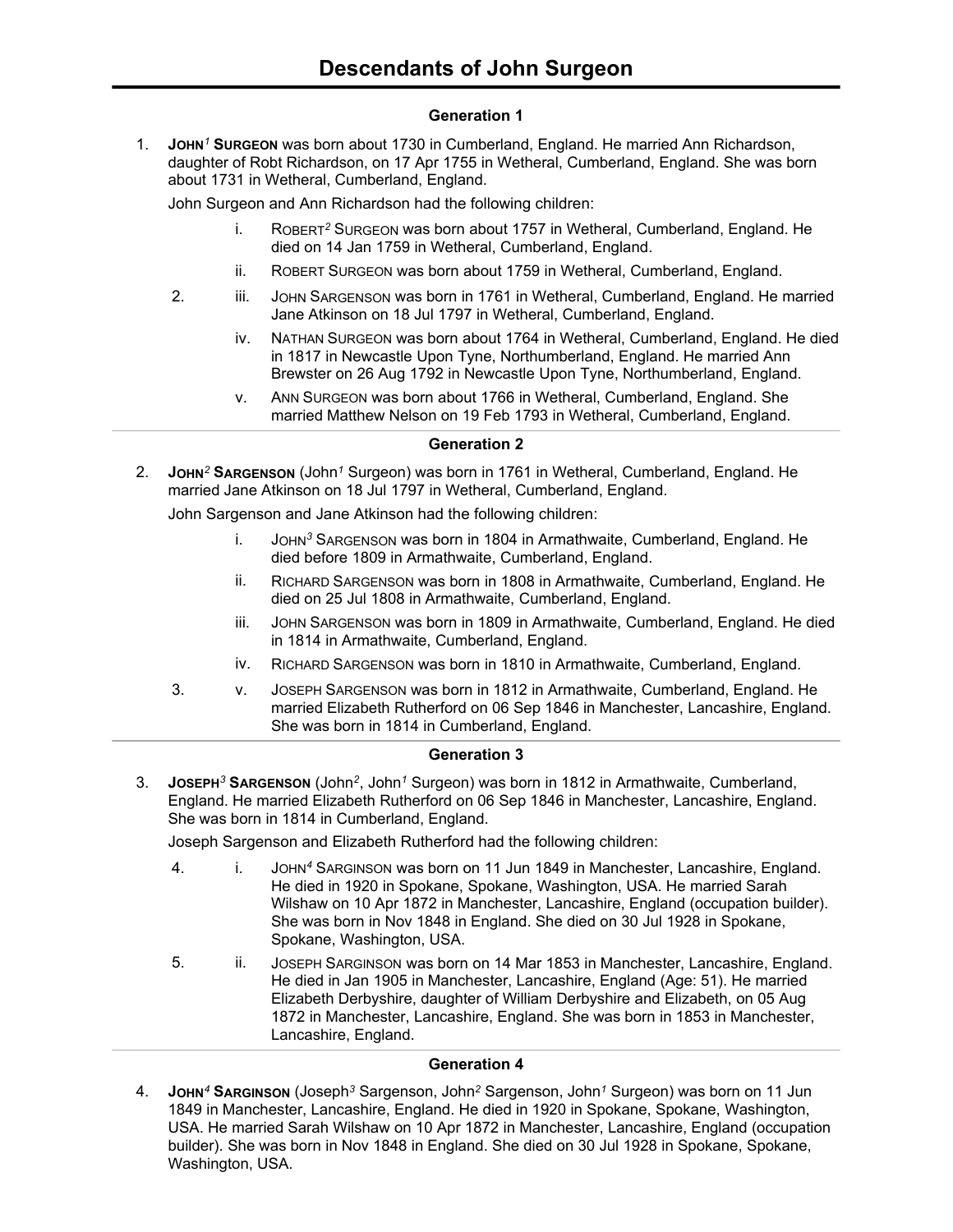# **Generation 4 (con't)**

John Sarginson and Sarah Wilshaw had the following children:

- 6. i. JOHN WILLIAM*<sup>5</sup>* SARGINSON was born on 02 Nov 1874 in Lancashire, England. He died on 19 Nov 1927 in Spokane, Spokane, Washington, USA. He married CLARA KNAPP. She was born in 1879 in Ohio, USA. She died on 08 Sep 1929 in Spokane, Spokane, Washington, USA.
- 7. ii. RUTH SARGINSON was born in Aug 1876 in England. She died on 01 Aug 1959 in Jefferson, Louisiana, USA. She married (1) JACOB E WILBURN. He was born about 1870 in Virginia, USA. He died on 16 Mar 1939 in Medical Lake, Spokane, Washington, USA. She married (2) ARTHUR SLOAN ELLIOTT. He was born on 27 Jul 1878 in Missouri, USA. He died on 05 Jul 1960 in Orange, California, USA.
- 5. **JOSEPH***<sup>4</sup>* **SARGINSON** (Joseph*<sup>3</sup>* Sargenson, John*<sup>2</sup>* Sargenson, John*<sup>1</sup>* Surgeon) was born on 14 Mar 1853 in Manchester, Lancashire, England. He died in Jan 1905 in Manchester, Lancashire, England (Age: 51). He married Elizabeth Derbyshire, daughter of William Derbyshire and Elizabeth, on 05 Aug 1872 in Manchester, Lancashire, England. She was born in 1853 in Manchester, Lancashire, England.

Joseph Sarginson and Elizabeth Derbyshire had the following children:

- i. JOSEPH*<sup>5</sup>* SARGINSON was born in 1876 in Manchester, Lancashire, England. He died on 25 Mar 1928 in Manchester, Lancashire, England. He married Emma Ryder in Apr 1901 in Manchester, Lancashire, England.
- 8. ii. FRANCES SARGINSON was born on 22 Jul 1877 in Manchester, Lancashire, England. She died in Oct 1963 in Lancashire, England. She married John Stocks in Oct 1899 in Salford, Lancashire, England. He was born on 04 Nov 1877 in Ardwick, Lancashire, England.
- 9. iii. WILLIAM SARGINSON was born on 13 Jul 1879 in Manchester, Lancashire, England. He died about 1948 in Manchester, Lancashire, England. He married Hannah Mary Gordon, daughter of Frederick Gordon and Eliza Gordon, on 15 Nov 1902 in Ancoats, Lancashire, England. She was born on 22 Dec 1881 in Lancashire, England. She died in 1946 in Manchester, Lancashire, England.
- 10. iv. ANNIE SARGINSON was born on 11 Dec 1882 in Manchester, Lancashire, England. She died in Jul 1959 in Manchester, Lancashire, England. She married William Stoddard on 01 Jun 1907 in Beswick, Lancashire, England. He was born on 30 Aug 1882 in Ancoats, Lancashire, England. He died in Jan 1949 in Manchester, Lancashire, England.
- 11. v. ARTHUR SARGINSON was born on 22 Nov 1884 in Manchester, Lancashire, England. He died in Jan 1958 in Manchester, Lancashire, England. He married Mary Oliver on 09 Apr 1910 in Ardwick, Lancashire, England. She was born on 27 Jun 1890 in Manchester, Lancashire, England.
- 12. vi. JOHN SARGINSON was born in 1887 in Manchester, Lancashire, England. He died in 1955 in Manchester, Lancashire, England. He married Elizabeth Winifred Hill on 19 Nov 1910 in Ardwick, Lancashire, England. She was born on 01 Oct 1889 in Manchester, Lancashire, England. She died in Apr 1974 in Manchester, Lancashire, England.

#### **Generation 5**

6. **JOHN WILLIAM***<sup>5</sup>* **SARGINSON** (John*<sup>4</sup>* , Joseph*<sup>3</sup>* Sargenson, John*<sup>2</sup>* Sargenson, John*<sup>1</sup>* Surgeon) was born on 02 Nov 1874 in Lancashire, England. He died on 19 Nov 1927 in Spokane, Spokane, Washington, USA. He married **CLARA KNAPP**. She was born in 1879 in Ohio, USA. She died on 08 Sep 1929 in Spokane, Spokane, Washington, USA.

John William Sarginson and Clara Knapp had the following children:

- i. MARGARET HELEN*<sup>6</sup>* SARGINSON was born in 1898 in Spokane, Washington, USA.
- ii. RUTH M SARGINSON was born on 27 Nov 1902 in Spokane, Spokane, Washington, USA. She died on 04 Jan 1960 in Long Beach, Los Angeles County, California, USA. She married VAUGHN BOYINGTON. He was born on 21 Jul 1903 in Dickens, Clay, Iowa, USA. He died on 19 Dec 1991 in Los Angeles County, California, USA.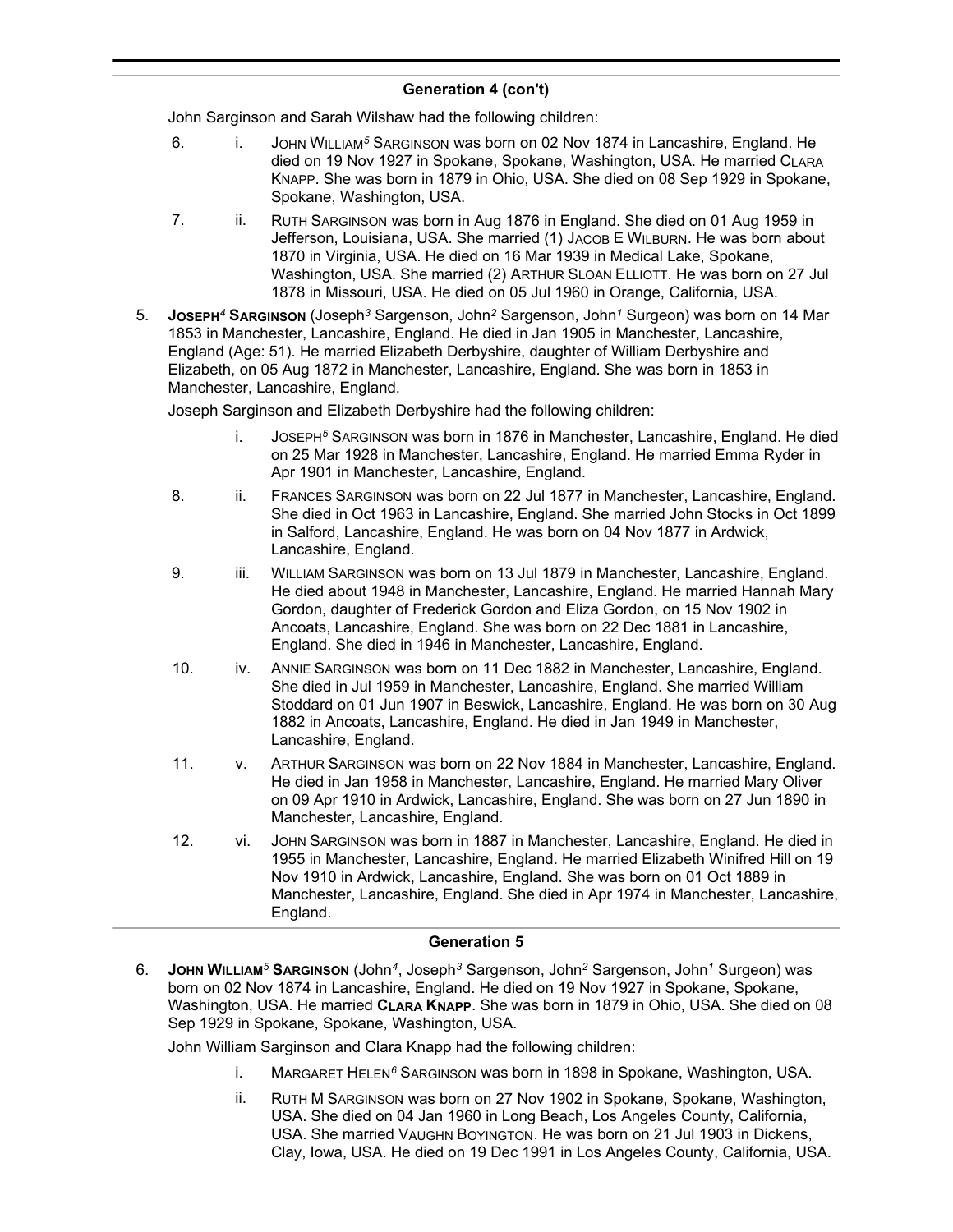## **Generation 5 (con't)**

- 13. iii. JOHN SARGINSON was born on 08 Sep 1904 in Spokane, Spokane, Washington, USA. He died on 08 Mar 1977 in Spokane, Spokane, Washington, USA. He married Cleo Maxine Benita Williams, daughter of Webster J Williams and Nellie Wheeler, between 1931-1934 in Wenatchee, Chelan, Washington, USA. She was born on 26 Dec 1908 in Spokane, Spokane, Washington, USA. She died on 02 Sep 1965 in Spokane, Spokane, Washington, USA.
	- iv. SARAH LOU SARGINSON was born on 06 Jul 1908 in Washington, USA. She died on 01 Jul 1994 in Spokane, Washington, USA. She married Emmett James Ferguson on 08 Aug 1927 in Spokane, Spokane, Washington, USA. He was born on 22 Nov 1906 in Michigan, USA. He died on 18 Jul 1973.
- 7. **RUTH***<sup>5</sup>* **SARGINSON** (John*<sup>4</sup>* , Joseph*<sup>3</sup>* Sargenson, John*<sup>2</sup>* Sargenson, John*<sup>1</sup>* Surgeon) was born in Aug 1876 in England. She died on 01 Aug 1959 in Jefferson, Louisiana, USA. She married (1) **JACOB E WILBURN**. He was born about 1870 in Virginia, USA. He died on 16 Mar 1939 in Medical Lake, Spokane, Washington, USA. She married (2) **ARTHUR SLOAN ELLIOTT**. He was born on 27 Jul 1878 in Missouri, USA. He died on 05 Jul 1960 in Orange, California, USA.

Arthur Sloan Elliott and Ruth Sarginson had the following child:

- i. CHARLES HENRY*<sup>6</sup>* ELLIOTT was born on 25 Apr 1904 in Spokane, Spokane, Washington, USA.
- 8. **FRANCES***<sup>5</sup>* **SARGINSON** (Joseph*<sup>4</sup>* , Joseph*<sup>3</sup>* Sargenson, John*<sup>2</sup>* Sargenson, John*<sup>1</sup>* Surgeon) was born on 22 Jul 1877 in Manchester, Lancashire, England. She died in Oct 1963 in Lancashire, England. She married John Stocks in Oct 1899 in Salford, Lancashire, England. He was born on 04 Nov 1877 in Ardwick, Lancashire, England.

John Stocks and Frances Sarginson had the following children:

- i. ELIZABETH A*<sup>6</sup>* STOCKS was born on 05 Mar 1900 in Salford, Lancashire, England.
- ii. JOHN STOCKS JNR. was born on 19 Jan 1920.
- 9. **WILLIAM***<sup>5</sup>* **SARGINSON** (Joseph*<sup>4</sup>* , Joseph*<sup>3</sup>* Sargenson, John*<sup>2</sup>* Sargenson, John*<sup>1</sup>* Surgeon) was born on 13 Jul 1879 in Manchester, Lancashire, England. He died about 1948 in Manchester, Lancashire, England. He married Hannah Mary Gordon, daughter of Frederick Gordon and Eliza Gordon, on 15 Nov 1902 in Ancoats, Lancashire, England. She was born on 22 Dec 1881 in Lancashire, England. She died in 1946 in Manchester, Lancashire, England.

William Sarginson and Hannah Mary Gordon had the following children:

- 14. i. WILLIAM*<sup>6</sup>* SARGINSON was born on 12 Feb 1903 in Ancoats, Lancashire, England. He died in Jul 1946 in Manchester, Lancashire, England. He married Sarah Alice Livesey, daughter of John Livesey and Sarah Ann Livesey, on 08 Nov 1930 in Ancoats, Lancashire, England. She was born on 06 Jan 1905 in Manchester, Lancashire, England. She died on 09 May 1985 in Cheshire, England.
	- ii. ADA SARGINSON was born on 25 Oct 1904 in Ancoats, Lancashire, England. She died in 1921 in Manchester, Lancashire, England.
	- iii. ARTHUR SARGINSON was born about 1909 in Ancoats, Lancashire, England. He died on 17 Mar 1932 in Manchester, Lancashire, England. He married Ruth Mayaret Choules on 01 Feb 1930 in West Gorton, Lancashire, England. She was born about 1912.
	- iv. HANNAH SARGINSON was born on 14 Sep 1916 in Chorlton cum Hardy, Lancashire, England.
- 10. **ANNIE***<sup>5</sup>* **SARGINSON** (Joseph*<sup>4</sup>* , Joseph*<sup>3</sup>* Sargenson, John*<sup>2</sup>* Sargenson, John*<sup>1</sup>* Surgeon) was born on 11 Dec 1882 in Manchester, Lancashire, England. She died in Jul 1959 in Manchester, Lancashire, England. She married William Stoddard on 01 Jun 1907 in Beswick, Lancashire, England. He was born on 30 Aug 1882 in Ancoats, Lancashire, England. He died in Jan 1949 in Manchester, Lancashire, England.

William Stoddard and Annie Sarginson had the following child:

- i. ANNIE*<sup>6</sup>* STODDARD was born about 1908 in Ancoats, Lancashire, England.
- 11. **ARTHUR***<sup>5</sup>* **SARGINSON** (Joseph*<sup>4</sup>* , Joseph*<sup>3</sup>* Sargenson, John*<sup>2</sup>* Sargenson, John*<sup>1</sup>* Surgeon) was born on 22 Nov 1884 in Manchester, Lancashire, England. He died in Jan 1958 in Manchester,